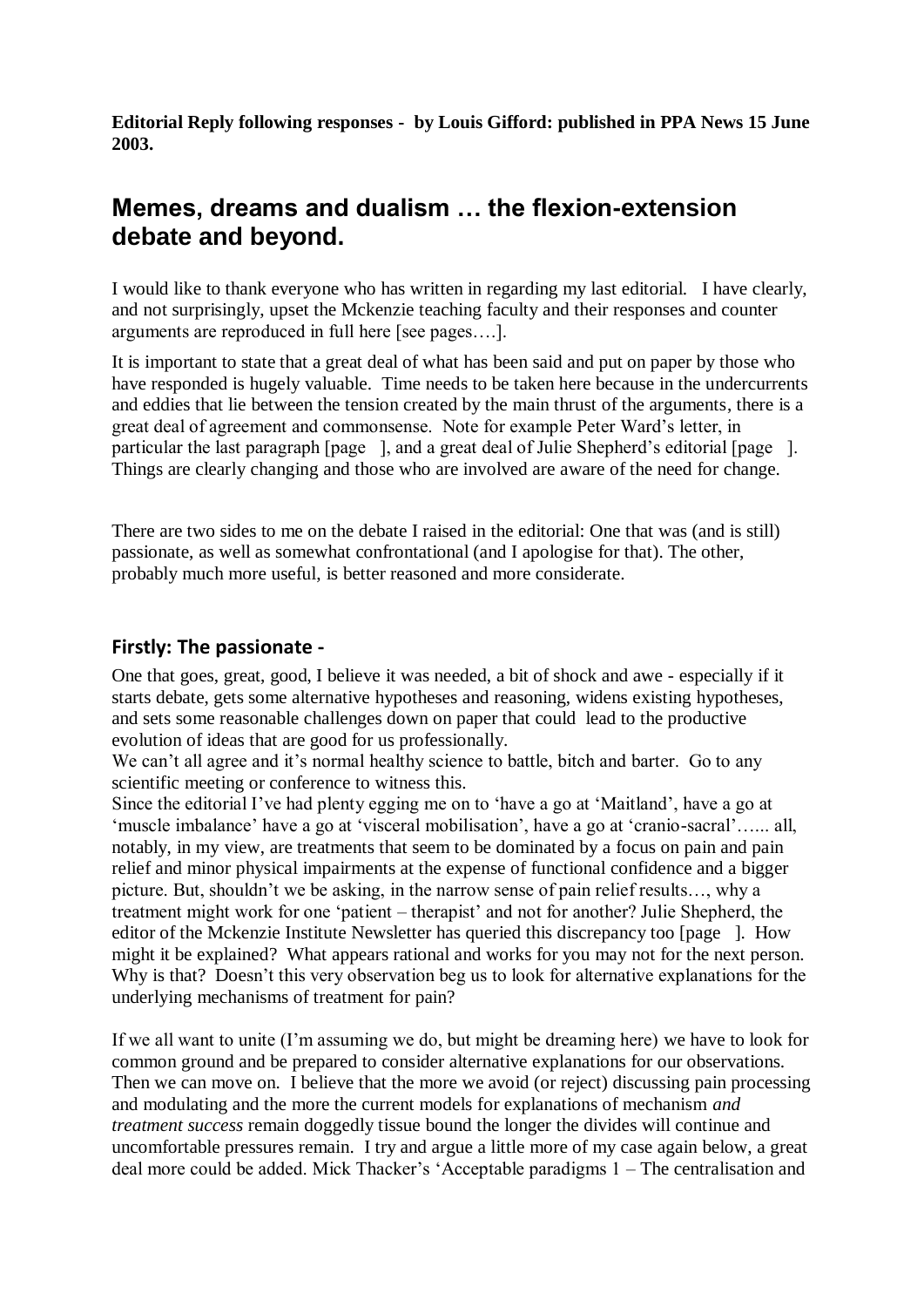peripheralisation phenomenon'[page…..], adds his useful and supportive perspective to this challenging debate.

A major problem in accepting pain mechanisms and modulation as a core factor to explain why treatments work (and don't work) for some and not others is probably because it is undermining and uncomfortable and requires massive shifts to be made. David Butler is the only well known international figure I know of who has comfortably got up on stage and admitted that much of what he taught was based on false, challengeable and probably quite wrong assumptions and he openly changed (Butler 2000).

There is a still a huge general need for 'shift', and change is always going to be frustratingly slow. Reasoning pain in all its dimensions is one thing, (it's tricky, but exciting!), adding and considering *function* is the other*.* 

In reflecting on what I have witnessed since I trained (1981) is the observation that a great many therapists devote most of their treatment time to constantly focusing on and asking about, listening to and trying to change pain (note some of the dialogues transcribed in Kerstin Lüdtke's article [page…]. We all basically go on courses until we find the one system that fits our beliefs, works best for us as well as integrating bits of some others occasionally (see Peter Ward's letter page… for example). Pain treatment and pain 'attention' is often at the expense of/dominant over, function and often ends in a passive approach (creating reliance) at the expense of an active one (creating independence). Function can be two things:

• ...something to muck the pain improvement up (best be careful/avoid therefore).

Or, astonishingly, working in almost exactly opposite way when therapist-with-patient adopt a *less tissue fearful* stance and *reactivate* using the best cognitive behavioural principles (for prevention of chronicity, I admire Linton's work and impressive results: see (Linton 1996, Linton & Bradley 1996, Roland 1996, Linton 1998, Linton 1999) …. is…

…probably the single most important and useful pain inhibitor there is.

So, why did I target the Mckenzie system? The main reason is because it is in every physiotherapists head who has been awake in their training or working for the last 20 years and its simple straightforward basic rules are easy to pick up and quick to pass on. Yes, like a virus, or in Richard Dawkins' language, a 'meme' (Dawkins 2003). The 'Mckenzie' principles are in all of us all over the world and they have become 'accepted truths'. It is pleasing to hear that things are trying to change within the Mckenzie faculty (see the letters). A good deal of what Robin Mckenzie taught has been and still is very useful – he was an innovator and in the early 1980's provided a hugely welcome relief in a world of passive therapy madness that still lingers on today. Mckenzie offered self management and patient empowerment, but there are two things that greatly trouble me and I feel are here to stay for a long time yet:

**1.** The 'must' rules/viruses/memes that promote/imply that in the vast majority of presentations, extension is safe and flexion as dangerous. Sorry, but the 'must do' rules are there, printed in the manuals, the self-help books on the shelves of bookstores and the clinicians text and they have been taught and been spreading into the everyday fabric of physiotherapy for many years. I look forward to seeing the changes made in the new text and the current work books and hope that there have been significant changes. I have pondered whether or not I should do this, but examples are helpful to see what I'm trying to get at (I'll be slammed again I expect). There are many, here are a few that concern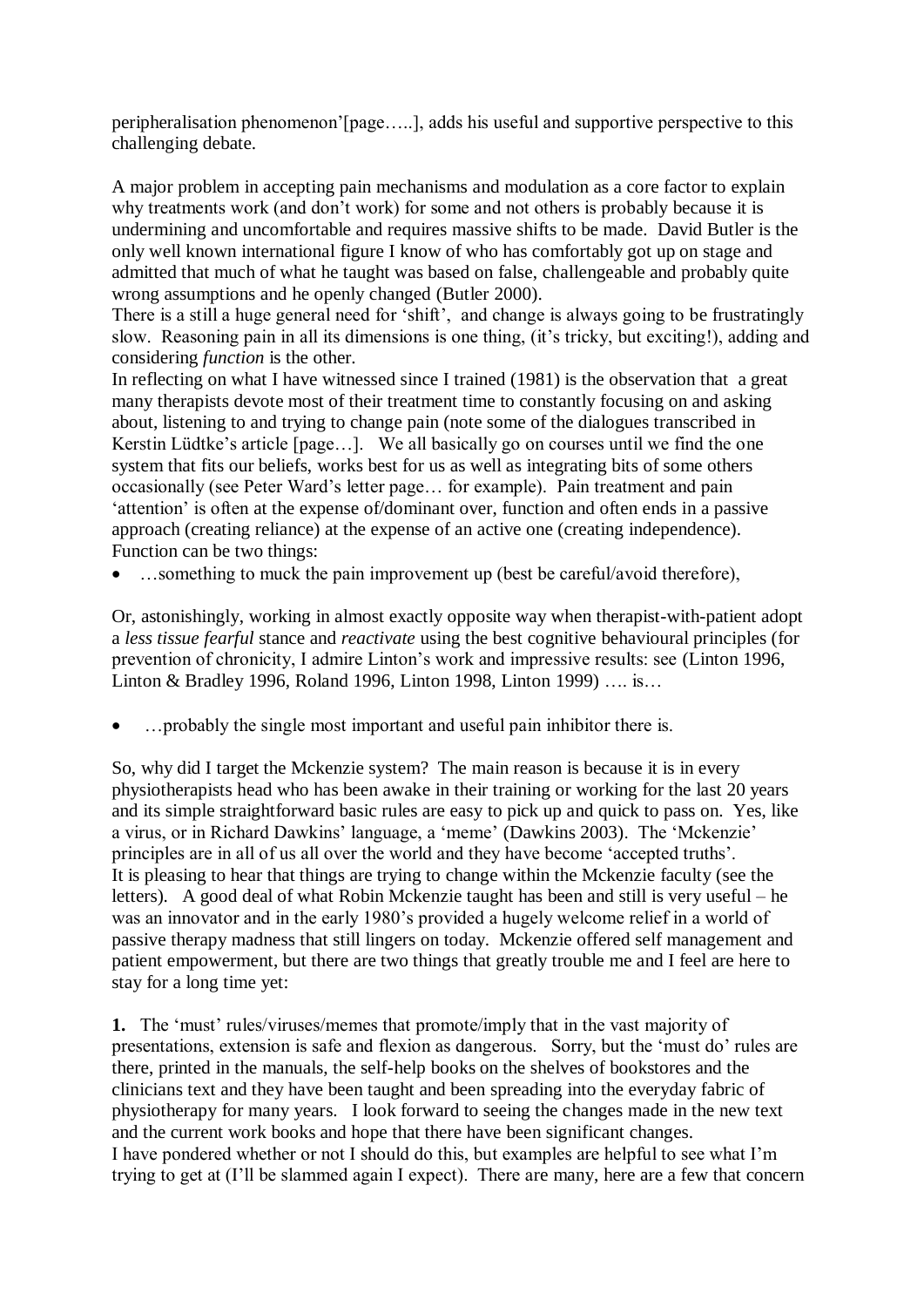me from a 3-4 year old level A Mckenzie manual (stay calm, this is nothing to do with being up-to-date, it's about information *taken as truth* and strongly embedded in the current physiotherapy culture and consciousness):

- Page 18 Derangement two …. 'Central or symmetrical pain across L4/5. With or without buttock and/or thigh pain. With deformity of lateral shift. Major posterolateral disc disturbance. Progression of derangement two or three – may be converted into derangement six….
- Reduction of derangement day one (page 21): Commence with lying prone, lying prone in extension, extension in lying, extension in lying +SAG. Instruct to maintain lordosis at all times, must sit with lordosis and use lumbar roll. May benefit from supportive night roll.
- Page 41 general instructions when in acute low back pain….**Sitting –'**when in acute pain you should sit as little as possible, and then only for short periods. At all times you must sit with a lordosis. Therefore you must place a supportive roll in the small of the back'….etc. For the whole page is advice to avoid moving out of lordosis at all costs and to avoid a whole variety of activities…e.g. 'when in acute pain you should avoid activities which require bending forwards or stooping, as you will be forced to lose the lordosis….' 'When in acute pain you should avoid lifting all together…'

This is teaching physiotherapists and hence patients fear avoidance, totally unreasonable fear avoidance, just like, or very similar to, my 'mischievous' criticisms of Peter Ward's case histories in my previous editorial which I highlighted to serve to demonstrate the ways in which we subtly, though not necessarily intentionally, produce fear of movements. If we are not aware then we cannot change. Some may not wish to change. Fair enough! A key issue is the subtleness with which beliefs and attributions can be transferred and picked up – argued again later in this piece..

I know of no other system within recent physiotherapy management of back pain that has been so dogmatic or so prescriptive with diagnosis and advice. To me this is no different from Dr's advising rest or putting a plank of wood under the mattress for all back pains. Once 'red flags' have been triaged, we need to be peddling memes/viruses of normality not pathology and structure based fear.

**2.** The reliance on wholly structure based models, particularly the disc derangement model and the trust and belief given to the 'hear and now' pain response when physical testing. The fear of the disc damaging further and damaging a nerve by flexing 'meme' is, I believe, at the heart of the advice sighted above.

## **Secondly: The reasoned and considered: -**

My other side is slower and gentler, but probably bound to be better in the long run. One aspect of the cognitive-behavioural strategy is to be non-confrontational, to confront clearly results in a great deal of time spent on defence of the position held by the confronted, rather than on shifting (see May et al letter)! Cognitive-behavioural approaches to obstacles and barriers try to provide challenging and alternative material that allows the individual to *consider* a sound balance of evidence and hopefully then make better informed decisions based on this. What is required is being open to listen to all sides of an argument, to new hypotheses and then decide – rather than being rigid. In recent years I have always started my lecture programmes with a simple comment – 'this stuff is my interpretation of what I have read, have seen with patients and how it makes sense to me... it is not set in stone, it is challengeable, it needs challenging, its good to challenge, and what appears rational and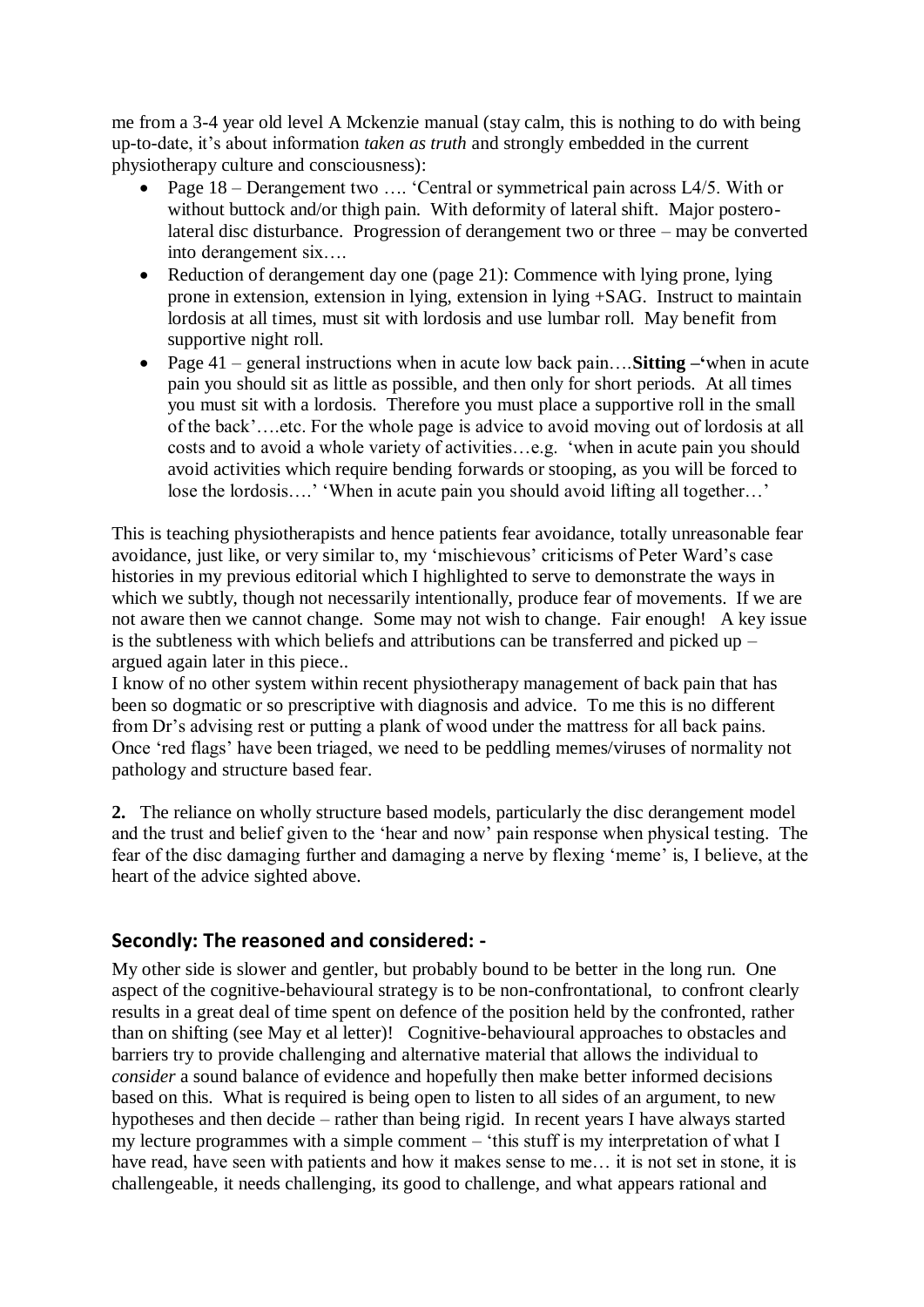reasonable now may be shown to be quite wrong in the future. Take what you like and leave what you don't like.'

We are working in times of great change and sometimes uncertainty. Think that we all are actually witnessing, even being a party to, the dramatic dismantling of the centuries old medical model and playing a part in the reconstruction of another model whose ramifications are likely to endure for a very long time to come.

Patients and the pain in our culture have never seemed so complex. The ways in which new research material is dealt with by clinicians can sometimes create a great deal of discomfort and vulnerability. The outcome, I believe, is likely to be far better than anything that we have been taught so far. Struggle, yes, uncertain, yes, exciting and challenging, yes!

We are living in times of alternative and better hypotheses and as a consequence much of the material and advice that we give needs revisiting and challenging. There are two pieces in this Newsletter that are of great importance here because they give more examples of unnecessary fear-avoidance. Firstly, Vicki Harding has written a fascinating account about RA and knee pain in relation to traditional Japanese settings where kneeling is commonplace [page ], and secondly, with Anne Daykin [page ] our new scientific officer [page ], has highlighted the need for the formation of a 'health information' group within the PPA. They site information given for osteoporosis.

For those of you who work in outpatients departments, take a look around your waiting room and department and scan the posters and information provided for patients and assess the quality of information given. A great deal of it that I see on my travels promotes the broader 'structural fear' meme I am trying to highlight here. For example see the 'Adam Rouilly' 'Spine disorders' chart!

I would like to make a few more 'response' points:

### **1. My perspective on extension** has been criticised by May et al**. [page ]**

As per my editorial in PPA News 14. I stick to my points wholeheartedly. To reiterate, it's a normal movement that should be no more scary than any other and gradually recovered just like flexion should be and, I would argue, alongside/at the same time as other movements hence my 'twisted ankle approach' to back pain = all movements from the start – some are going to be harder and some easier to get back and do clearly, but start with them all, do whatever can be done, and move on at a rate the patient and their problem/pain can best manage (and play down/avoid pain talk as much as possible!).

There are plenty of considerations though and I don't think they should be ignored. For example, the effect of spinal movement on nerve roots and normal and sensitised nervous tissue is long overdue for review and much wider inclusion in our clinical reasoning. Its very modest inclusion in Adams, Bogduk, Burton and Dolan's otherwise brilliant book 'The Biomechanics of Back Pain' (see page 166-7) – reviewed by Sue Mickleburgh [page….] is an example here.

In brief, and simplistically - flexion pulls/elongates nerve roots and extension tends to compress them. Nerve root pain can be very hard to stop once it has been started and it often starts hours or days after being injured (Devor & Seltzer 1999). As argued in my editorial, I think repeated extension (or any other repeated movement), into pain, to end range and beyond in acute or chronic pain is unwise/risky action.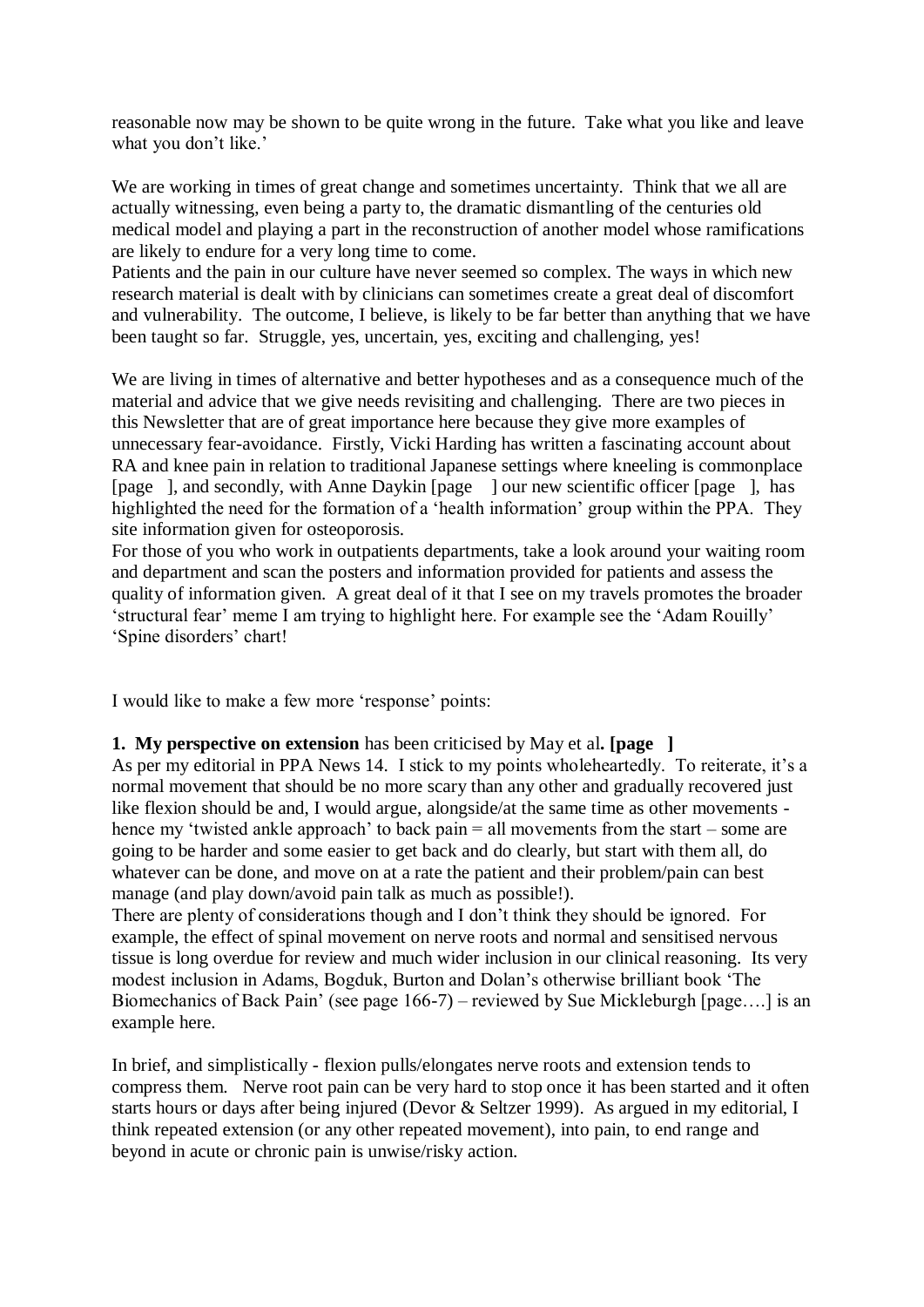My proposals and all the 'supporting' references in relation to cervical nerve root pain, its presentation, behaviour and assessment, including discussions of nerve root compression tests and protocols are presented in:

Gifford L S 2001 Acute low cervical nerve root conditions - symptom presentations and pathobiological reasoning. Manual Therapy 6(2): 106-115

A similar article relating to the lumbar nerve roots and root compression testing is in preparation. I have already illustrated and written about the mechanics and effects of lumbar movement on nerve roots in relation to flexion and extension in:

Gifford L S 1997 Neurodynamics. In: Pitt-Brooke (ed) Rehabilitation of Movement: Theoretical bases of clinical practice Saunders, London 159-195

From my experience teaching courses on nerve root pain and its management, I also believe that there is a great need for better inclusion in therapist education in relation to the following:

- The annulus bulges backwards in extension effectively narrowing the radicular canal and foramen areas. The superior facet moves forward towards the bulging annulus further compromising the area. The greater the degenerative changes the more marked the effect. Flaval ligament and retro-dural fat-pad compression is also involved here (see Penning 1992). In some patients with degenerative changes, dents can be seen in nerve roots that have been created by the annulus and facet joint.
- A disc bulge, herniation, prolapse or protrusion produces a space occupying mass and therefore has a potential stenotic impact on the foramen, radicular and/or spinal canal. Some may be transient….see next point.
- The natural history, clearance and recovery of extruded disc material (e.g. (Saal & Saal) 1989, Saal et al 1990, Saal 1996).
- Herniations, bulges prolapses, protrusions are likely to have biomechanical impacts on nervous tissue, both in extension and in flexion.
- The excitability of nerves following nerve injury and.. as discussed and referenced in the Gifford 2001 article above. David Butler's recent book (Butler 2000) is another resource here too.
- Relevant to misunderstanding by May et al letter [page ] and most others here clarification of peripheral neurogenic pain and radiculopathy. A great many nerve root pains do not necessarily have signs of abnormal nerve function/loss of competency. Pain can have its origins in peripheral neurogenic mechanisms without loss of gross and clinically obvious nerve competency (ie. Radiculopathy).
- Effects of inflammation, oedema and ischaemia on nerve tissue within the radicular and intervertebral foramen. This adds a more physiological/chemical dimension to reasoning pain from a tissue perspective. Research findings into the effects of movement on the chemical and fluid environment in the nerve root radicular canal and exit region would be of great interest.

### **2. The importance of clinical observations and open reasoning:**

May et al strongly criticised me for being un-referenced and anecdotal.

The piece I wrote was an editorial – in it I openly admitted it was my opinion/my observations (e.g. Geoff and the effects of scepticism), I asked questions, made some suggestions and invited/wanted comments. I put my case, I admitted I might be alone and I apologise if my tone was offensive, I was passionate.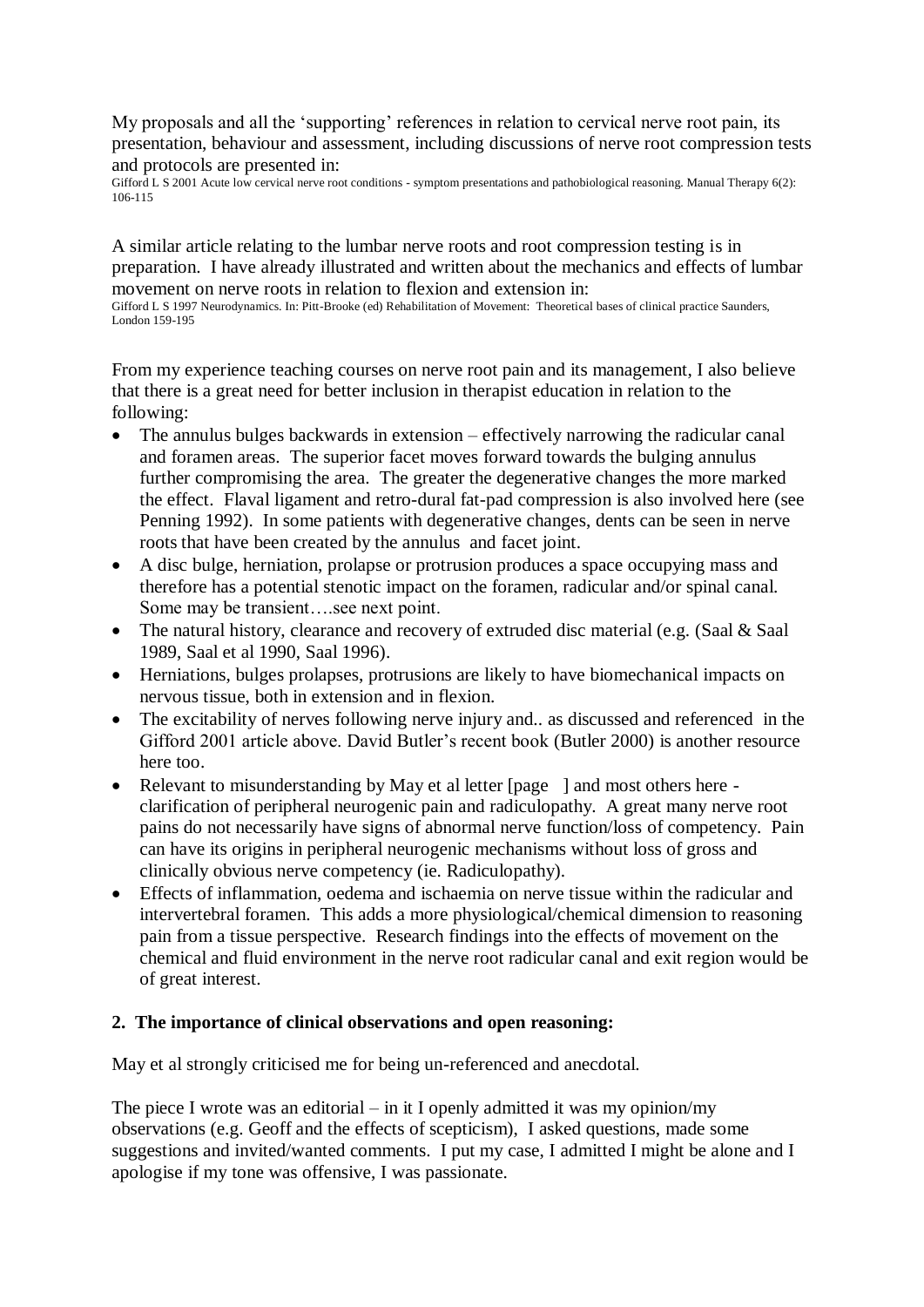My experience, knowledge and scepticism makes me want to come up with some better explanations.

My unease here is with the suggestion that clinical observation and hypothesis making is a lowly item that's worthy of insult. Clinical observations often differ from research observations. The answers that researchers get are often dependent on the style and form of the research questions used and the way researchers listen and record.

My hero, Charles Darwin said:

*'False facts are highly injurious to the progress of science for they often endure long; but false hypotheses do little harm, as everyone takes a salutary pleasure in proving the falseness; and when this is done, one path toward error is closed and the road to truth is often at the same time opened'..* (In Ramachandran & Blakeslee 1998 pxvi)*.* 

In my editorial, 'Geoff' was just one clinical observation that made me think differently and made me question what I had been told should happen – just like Robin Mckenzie's 'Mr Smith' gave him an idea, and just like centralisation stopping working for me when I had 'lost faith made me sceptical.

Clinical observation is what has lead to some of the greatest discoveries in science and medicine (e.g. see Le Fanu 1999). Clinical observations often lead to the generation of productive research questions – and some daring research has often lead, usually with great resistance and difficulty, to the smashing of long held beliefs imparted by those in respected positions– read Lewis Wolpert's 'The Unnatural Nature of Science'(Wolpert 1992) and 'The Hungry Gene: The Science of Fat and the Future of Thin' (Shell 2002) for examples and discussions.

My humble clinical observations continuously make me think that there must be many more and somewhat better explanations than those on offer and that have been offered. What I was taught and told about musculoskeletal pain presentations, and the descriptions I still read in textbooks compared to what I see and listen to every day – seem to be a sad travesty of what it is really like for the patient. Am I being unreasonable to assert that medicine and physiotherapy, are guilty of continuously squeezing a patients pain experience into the anatomy and biomechanics that we feel comfortable with? .. and not really listening? The tone and style of the May et al letter convinces me that I am right to continue to speak out. There is great cannon power in 'proof' and mass referencing. My advice is be wary, be sceptical, read carefully and be aware that there is often a lot of evidence from other perspectives that hasn't been screened and put forward or even considered [see Mick Thacker article page ]. It's not difficult to amass references that support your observations and beliefs, as I have a little here and in the articles cited too.

In a letter to his 10 year old daughter, the evolutionary biologist Richard Dawkins wrote (Dawkins 2003). : … 'I want to move on from evidence, which is a good reason for believing something, and warn you against three bad reasons for believing anything. They are called 'tradition', 'authority' and 'revelation' . It is a powerful and useful letter and well worth reading.

## **3. Mind-body separation …. 'Bamboozling pain' ….. 'if it works do it' ….. … 'it's mechanical pain' …. 'the disc is the best explanation'…..'we avoid leading questions'…..**

The mind-body separation problem with pain still seems to be misunderstood – for example: - 'its either tissue or its psychosocial'… 'if it's acute it's tissue, if it's chronic it's psychosocial', … 'it's tissue or it's central….', 'its mechanical pain' etc.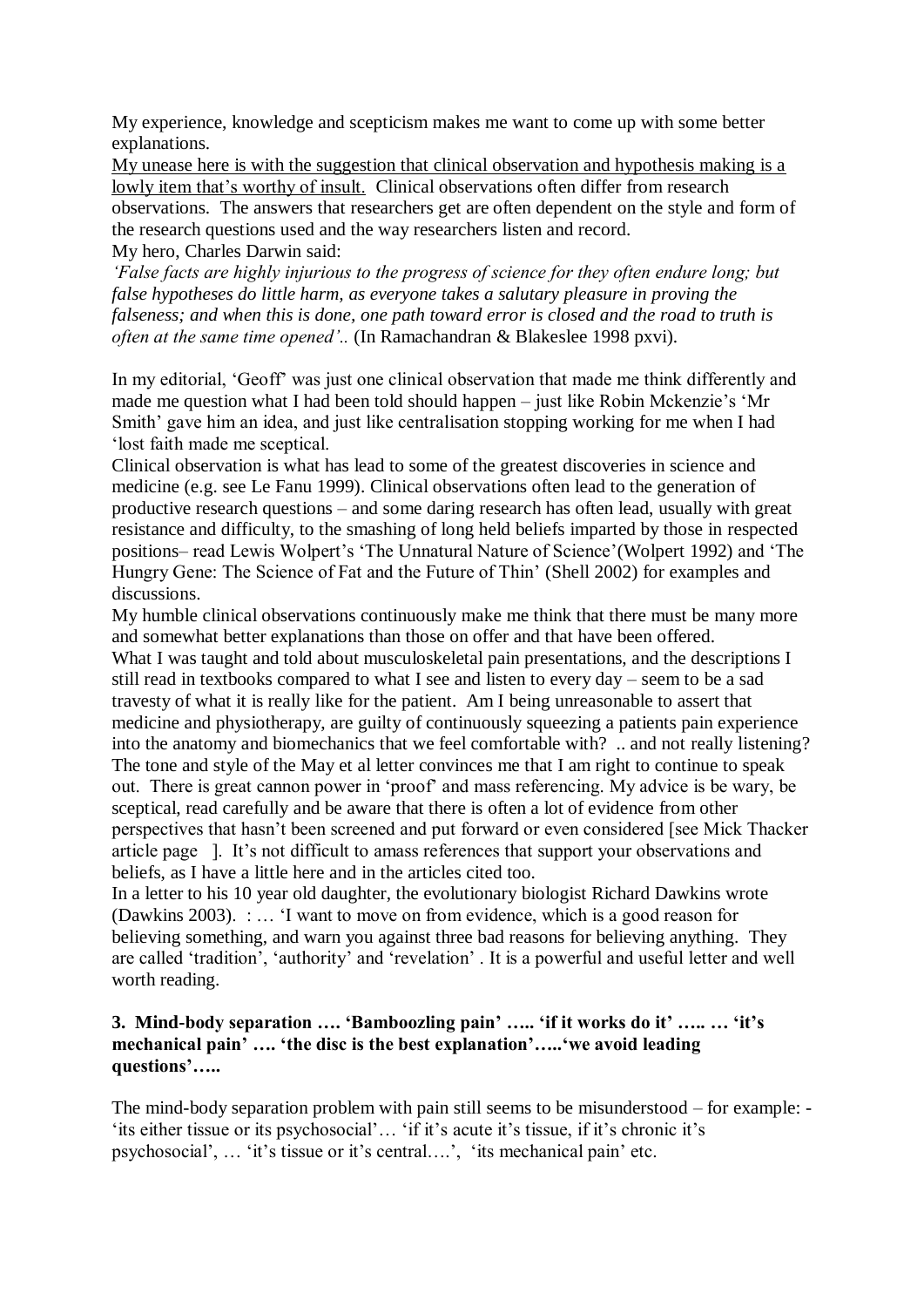A tissue gets injured and its nociceptors fire. The injured tissue goads its nociceptors to selfishly scream the message 'me, me, me look after me' (could easily be the disc, or a nerve, or both, or any other structure)….but the nervous system may have other ideas:- If we look at the research on skin where individual neurons can be recorded, the more threatening the force/chemical or temperature used on it the more nociceptors tend to fire(e.g. Raja et al 1999). The increased barrage of impulses arrive at the first synapses in the dorsal horn of the spinal cord and, like it or not, get modulated – whether acute, sub acute, chronic or 'mechanical'. Modulation involves gating and gating allows or prevents the pain message from proceeding further to consciousness. Nociception needn't hurt, might hurt a little or could hurt a great deal for a very long time. It depends on how the nervous system deals with it, whether or not it decides to give it a chance. Gating occurs in all pain states and is powerfully dependent on rapid descending modulatory currents from the brain (brain here includes the mind and conscious 'you' with all your thoughts and attributions). Some currents enhance pain (causing hyperalgesia) and some dampen pain producing analgesia (Melzack & Wall 1965). There are dedicated pathways relating to analgesia, anti-analgesia and hyperalgesia (Maier et al 1992, Fields & Basbaum 1999). What we are thinking, doing, having done to us, what we are involved in, what we believe about the therapy and the therapist, our past experience of therapy, what we have heard about the therapist from a neighbour …. all affect the form of the descending modulatory currents and the ultimate impact of peripherally derived nociception. This means that two people with exactly the same injury and the same amount of nociception may experience completely different pain responses – in any setting including the therapeutic one ((Melzack & Wall 1996, Wall 1999). ACUTE SO CALLED 'MECHANICAL PAIN' IS NOT IMMUNE TO MODULATION FROM YOU AND YOUR BRAIN/MIND!

The way the therapist sets up the treatment session – the atmosphere, the explanation, the empathy, the talk the reassurance, the threat, the fear, the anxiety, the subtle suggestions, the enthusiasm, the type of movement selected, the firmness or gentleness of the input etc. etc. – all act together to modulate what is coming in from the periphery. This is bamboozling at its best (i.e. helpful and pain relieving) or at its worst (for example distorting and dirtying attempts at a pure research investigation of a pain therapy!).

In 1990 Donnelson et al managed to get a remarkable 85 - 90% of patients with acute (pain less than 4 weeks) and subacute (pain for 4-12 weeks) pains to 'centralize'. In 1997 Donnelson's group managed to centralize 50% in a chronic pain group.

Bamboozling is not a criticism, it's making excellent use of modulation/gate control. Thus, good 'pain' therapists are good at bamboozling pain in the direction they want it to go – they are usually enthusiastic believers and confident and comfortable in what they do. The requirements of the patient are that they have to be bamboozleable! This stance is supported by the findings that psychosocial factors are the strongest predictors of treatment outcome. Be a believer, be optimistic and your pain is more likely to do what it is told. Promote it! Tell the patient about it!

'Wrong' gating/modulating/bamboozling is how I would like to propose why centralisation and repeated movements don't work for me and why the explanation has to go beyond a naïve tissue-only based explanation involving fluid movement and disc mechanics. If it was down to disc mechanics my skill at Mckenzie/MDT and centralizing pain that I had should not have disappeared, and it seems logical to suggest that MDT skills shouldn't need changing and evolving either – why would discs be any different in their responses in 2003 compared to 1997, 1990 and 1982? Last point on the disc – its virtually a dead structure – how can such quick changes in pain location and intensity be explained by a structure whose metabolic turn-over rate is at least 500 days and which has virtually no healing capacity – why does it bother to hurt? How on earth can it get better so rapidly in a treatment session or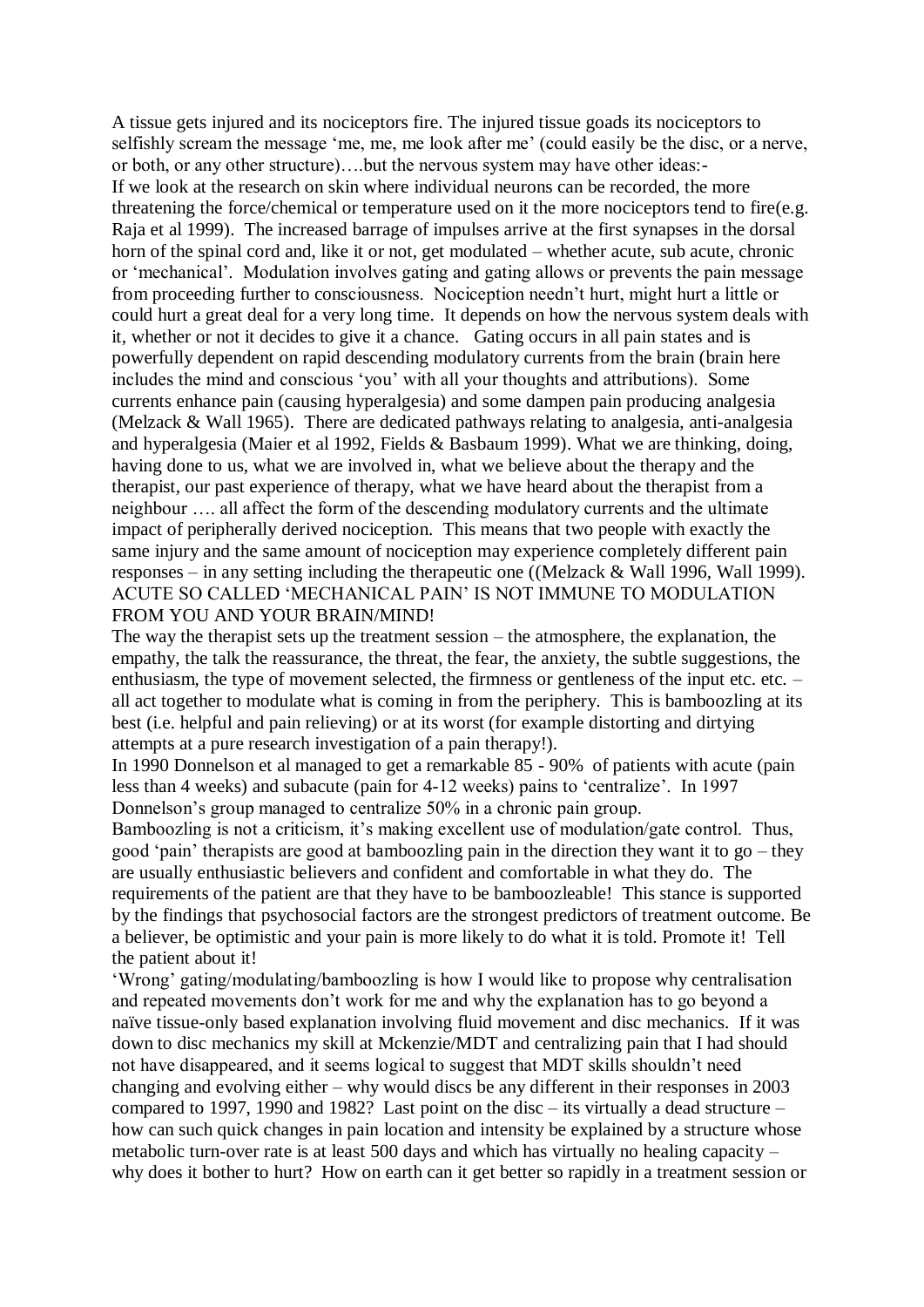a few treatment sessions?(see Gifford 2002 for further discussion and references). Perhaps one of the best things about discs is that when material gets extruded there is an excellent clearance mechanism that takes anything from 3 months on to do its work (see some of the Saal references).

There are two important caveats associated with modulation, gating and psychophysiological effects:

- One this is that the effect of provenly *active/specific* treatments can be significantly dulled, nullified or even reversed by nocebo effects and conditioning. The way you are on the day influences your outcomes! Yes, you are right, my belief is part of my problem. But, think of the implications for those undergoing surgery (or repeated movement with me) ... you better believe... and hope that your surgeon and his team are on form and optimistic too! (See the adrenaline example on page 67 of Topical issues in pain 4 to see what I mean (Noon 2002)
- The other is that central effects via gating modulation and other psychophysiological pathways are likely/do reach the periphery. The notion of gating within the tissues has already been reported (Reichling & Gold 1996), the effects of stress on hormones that control immune function and inflammation is well known (e.g. Sternberg & Gold 1997) and animal studies are showing that changes in central processing can have powerful peripheral effects. For example, if morphine is injected into brain stem areas known to dampen sympathetic outflow activity there is a significant reduction in experimentally induced arthritis in rats (Levine et al 1986, Coderre et al 1991).

The term '**Mechanical pain'** seems to infer that the tissues must be the cause of the pain and that pure tissue treatments are all that are necessary. I think we need to divide and expand our thinking – knowing a pathology, treating and correcting it is fine. Fine for curable diseases but terribly hit and miss for musculoskeletal type pain. Pain science says that if nociception results in pain with movement or mechanical force and the sensitisation of the movement - it is, and has resulted from a mechano – chemo – electrical phenomenon. I think the term mechanically *patterned* nociception/pain should be used – and with care too because even straight forward acute pain with good clear mechanical patterning is subject to abrupt change and inconsistencies (see last editorial and (Gifford 2001). Normal acute pain can hurt with one movement one minute, or in one position a test can be positive, seconds later or in a different situation or position it can be negative – this just cannot be ignored. (Sure different forces come into play and this needs explaining to patients)…. One minute a patient limps, in another environment or circumstance the patient walks normally. A patient can't bend standing but sitting can tie their shoes with ease… they can bend backwards standing up, but lying prone for 5 minutes and they can hardly get off the couch. They are comfortable walking for 10 minutes, get relief sitting but then have to move after 10 minutes … one moment extension type postures relieve the next flexion – these so called 'preferences' change all the bloody time!! An upper limb tension test produces exquisite pain early in range, a similar *active* movement produces fluid pain-free movement…. and so forth. Listen and watch, observe the discrepancies - please! Pain, *especially mechanically patterned* pain is processed differently all the time – it's normal, natural and in an evolutionary context, necessary, it's aided our survival and as therapists we probably need to make better use of it (see Gifford 2002 for full discussion).

Mechanical inclusions in reasoning *obviously must have a place* but the influence of fear and anxiety on physical findings need consideration too. Paul Watson's conclusions from his research on palpation findings need publicity (Watson 2002). For example, he states that in low back pain and in fibromyalgia patients, pain reported in relation to pressure or palpation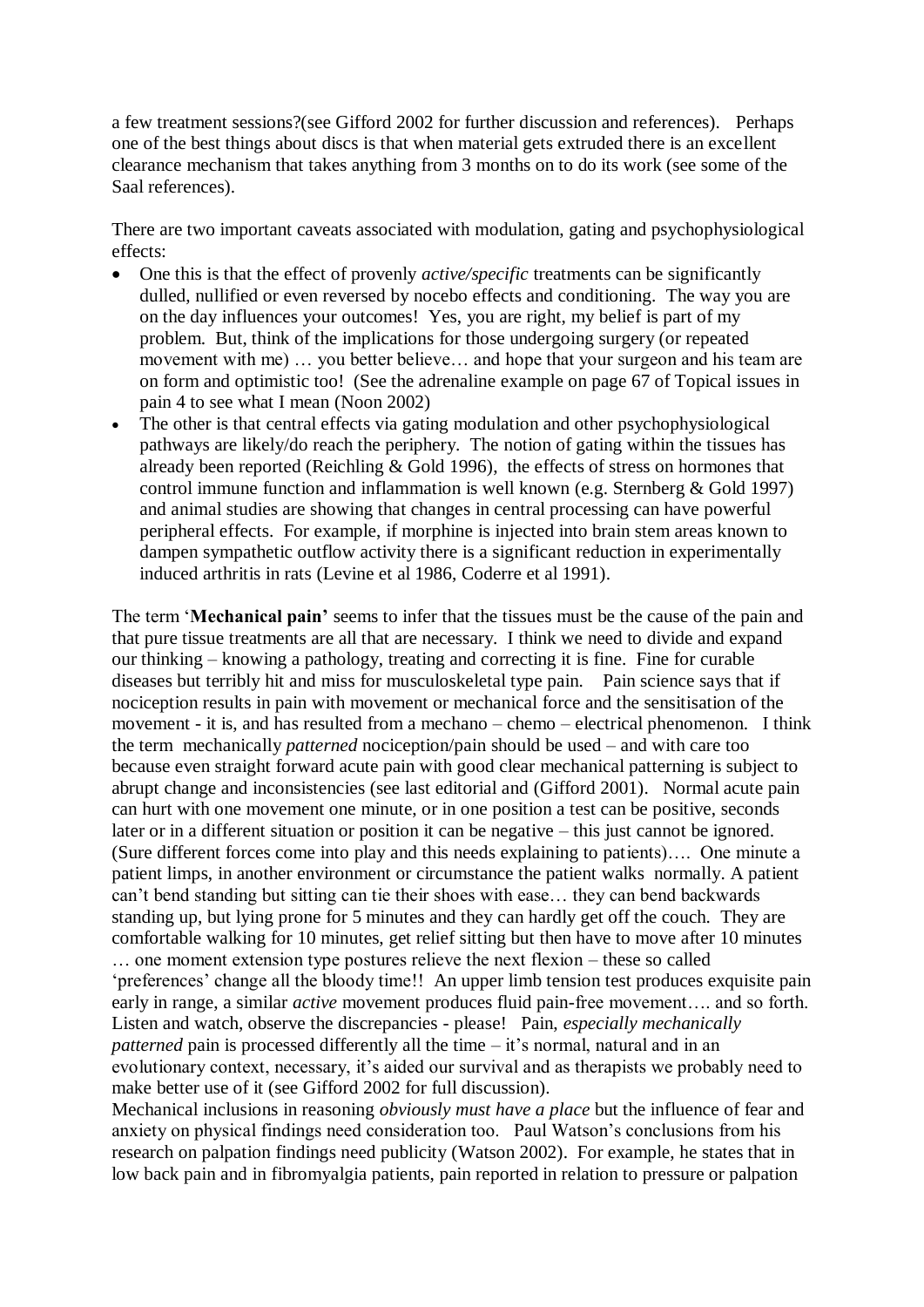is influenced more by the patient's fear of being hurt or injured than by the current pain state. Cant we relate this to repeated movement testing, or any other test…? As I said, pain is slippery!

Some thoughts now about - 'We always use open ended questions and avoid leading questions and statements'…. follows on here. Is this a good idea therapeutically? Well, it depends what you are after, but, my answer might be no, not if you believe in the effectiveness of modulation and persuasion for pain as suggested here! The best bamboozlers adapt their language, touch and communicate to suit the patient, and ultimately the skill they offer is persuasive towards what is desirable. Witness therapists like Brian Mulligan at work – a great bamboozler! And I have my suspicions about Ron Donelson and colleagues too (this is not an insult unless you maintain a wholly tissue orientated perspective!). Whatever you try an do with your questioning style, being unbiased is notoriously difficult, if not impossible. Your intentions and your beliefs are subtly conveyed to the patient, come what may. In chapter 2 of Topical Issues in Pain  $4 -$  Nigel Lawes (Lawes 2002) gives some wonderful examples of beliefs of clinicians about the trial treatment effect, in single and double blind research protocols, being subtly transferred to the patient subjects and influencing outcomes (see particularly from the last paragraph bottom of page 49 and all page 50/51 to see my point). If you can appreciate this, then you have to appreciate that being unbiased in the clinical situation is unachievable and almost a silly objective. Lawes' brilliant writing on the placebo, along with all the other chapters in the section have some really important messages for physiotherapy and for issues like those under scrutiny here.

As Nigel Lawes points out, **every treatment** (whether it has proven efficacy or not) has at least three components:

- 1. The specific biological effect of the treatment
- 2. The effects mediated by the patients thoughts about the treatment
- 3. Other non-specific effects such as spontaneous remission.

A wise stance, if you go along with this notion of "the therapist as gate controller/pain modulator/bamboozler" is that you can just as easily make someone worse as make them better. If you don't feel comfortable doing a particular technique – for example a grade V manipulation or a repeated movement examination to assess pain centralisation, as I don't, … don't do it, and don't feel guilty that you don't achieve the results that others do with whatever it is you have seen or learnt! Just because a guru can do it dosen't mean it will work for you. If you have never done it before and wish to have a go – try to use a graded exposure approach yourself – in other words gently and slowly at first if at all possible. If this isn't allowed or possible (e.g. grade V! and as far as I can see, repeated movement testing for centralisation effects too) – it may be best to not try, or not be surprised if you don't do too well. However, our natural bias towards seeing all our successes and ignoring nonsuccesses and failures (Sutherland 1992), helps our optimism grow – so keeping practicing can be helpful! If it doesn't work for you, don't worry about it. Just because something works for therapist X doesn't mean it will work for therapist Y. Just as things must fit and be comfortable for the patient, so they must for the therapist.

So how would you feel if one day our Government guidelines for the management of acute back pain insist/advise you use grade V manipulations for low back pain management? Or more likely – the use of the Mckenzie/ MDT approach as is happening in Denmark and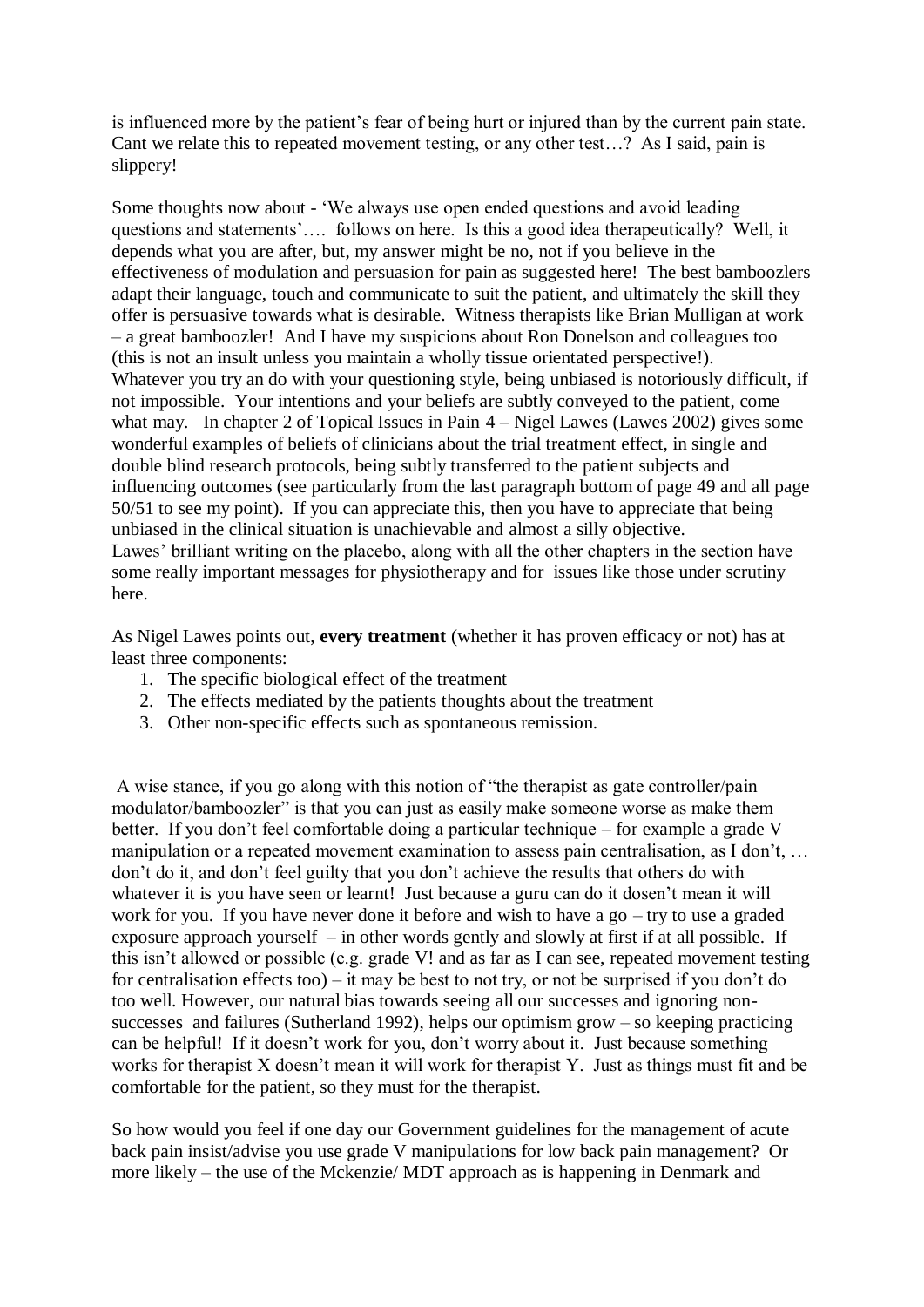?France? This could mean your funding or insurance financing be withdrawn if you don't comply. I resent the threat of this potential pressure being foisted on me. It shouldn't happen if the issues like those discussed here are taken into account and taught, but it will if explanations and underlying philosophies remain entrenched in hard tissue based mechanistic thinking. The plea is for multidimensional explanations and an understanding of pain treatments in the light of pain mechanisms and individual effects mediated via thoughts and beliefs as well as a plethora of effects generated by chemical and physical effects from within the tissues.

It is my opinion that a balanced appraisal and more widespread teaching of the full implications of pain mechanisms and an emphasis on the goal of the best possible 'fearless' function are what should be at the heart of all physiotherapy training. The dogged and widespread determination of powerfully sponsored and power wielding quasi-logical oldschool orthopaedic and tissue based reasoning within medicine and physiotherapy means that I am not holding my hopes very high at the moment.

Louis Gifford PPA News Editor

#### **References:**

Butler D S 2000 The Sensitive Nervous System. NOI Group Press, Adelaide

Coderre T, Chan A K, Helms C et al 1991 Increasing sympathetic nerve terminal-dependent plasma extravasation correlates with decreased arthritic joint injury in rats. Neuroscience 40: 185-189

Dawkins R 2003 Good and bad reasons for believing. In: Menon L (ed) A Devil's Chaplain: Selected essays by Richard Dawkins Weidenfeld & Nicolson, London 242-255

Dawkins R 2003 Viruses of the mind. In: Menon L (ed) A Devil's Chaplain: Selected essays by Richard Dawkins Weidenfeld & Nicolson, London 128-145

Devor M, Seltzer Z 1999 Pathophysiology of damaged nerves in relation to chronic pain. In: Wall P D, Melzack R (eds) The Textbook of Pain, 4th edition. 4th edn Chruchill Livingstone, Edinburgh 129-164

Fields H L, Basbaum A I 1999 Central nervous system mechanisms of pain modulation. In: Wall P D, Melzack R (eds) Textbook of Pain. 3rd edn Churchill Livingstone, Edinburgh 309-329

Gifford L S 2001 Perspectives on the biopsychosocial model part 1: Some issues that need to be accepted? In Touch, The Journal of the Organisation of Chartered Physiotherapists in Private Practice Autumn issue No 97: 3-9

Lawes N 2002 The reality of the placebo response. In: Gifford L (ed) Topical Issues in Pain 3 Sympathetic nervous system and pain Pain management Clinical effectiveness CNS Press, Falmouth

Le Fanu J 1999 The rise and fall of modern medicine. Abacus, London

Levine J D, Dardick S J, Roizen M F et al 1986 Contribution of sensory afferents and sympathetic efferents to joint injury in experimental arthritis. J Neurosci 6(12): 3423-3429

Linton S J 1996 Early interventions for the secondary prevention of chronic musculoskeletal pain. In: Campbell J N (ed) Pain 1996 - An updated review Refresher course syllabus IASP Press, Seattle 305-311

Linton S J 1998 The socioeconomic impact of chronic back pain: is anyone benefiting? Pain 75: 163-168

Linton S J 1999 Cognitive-behavioral interventions for the secondary prevention of chronic musculoskeletal pain. In: Max M (ed) Pain 1999 - An updated review, Refresher course syllabus IASP Press, Seattle 535-544